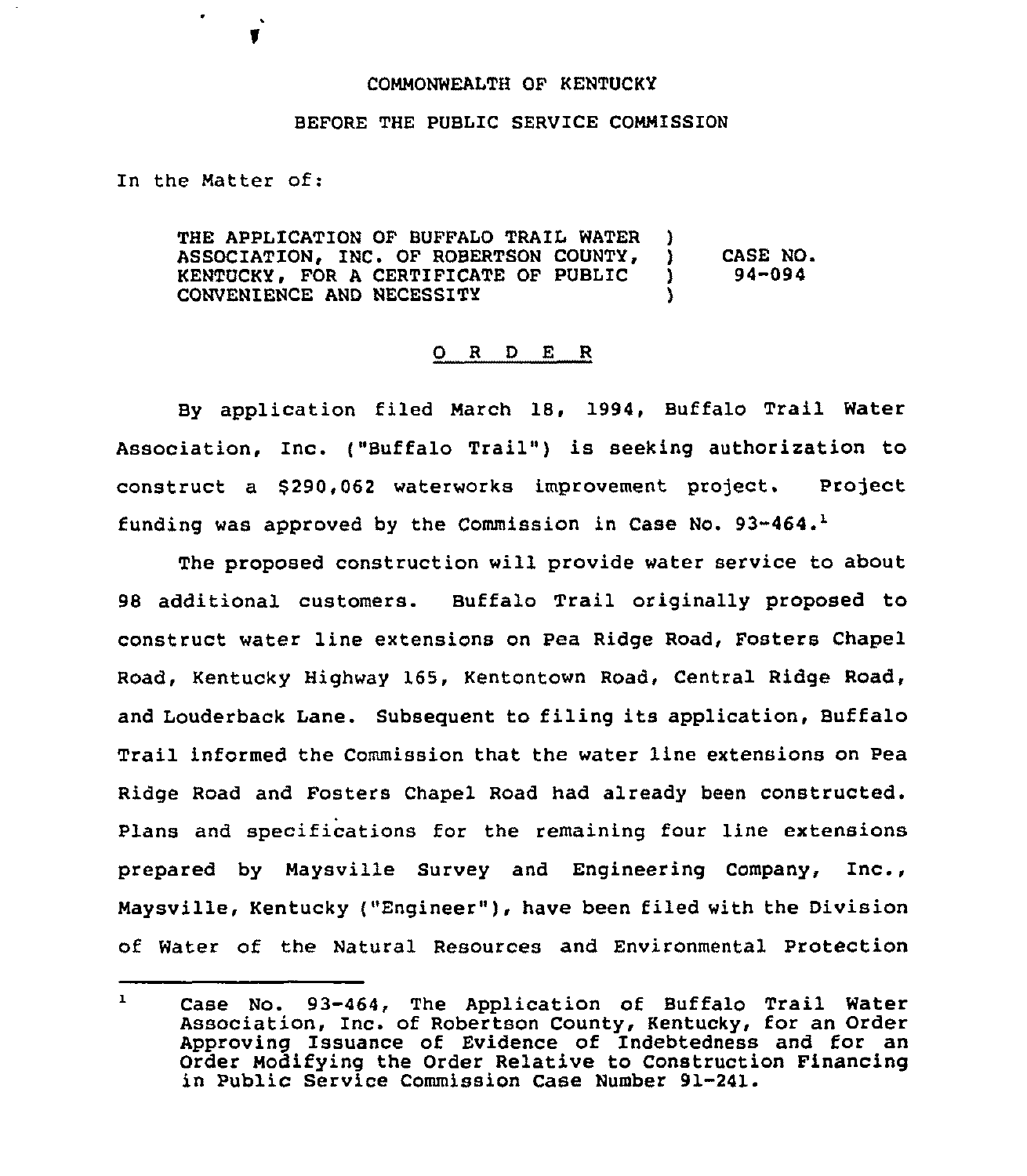Cabinet ("Division of Water"). Approval has been granted for the Central Ridge Road line extension by the Division of Water. Buffalo Trail is awaiting approval of the remaining three projects.

 $\ddot{\phantom{0}}$ 

The Commission, having reviewed the evidence of record and being otherwise sufficiently advised, finds that:

1. KRS 278.020 requires a utility to obtain approval of the Commission prior to beginning the construction of any facilities not constructed in the usual course of business. Since Buffalo Trail has informed the Commission that the line extensions on Pea Ridge Road and Fosters Chapel Road have already been constructed, no Certificate of Public Convenience and Necessity should be granted.

2. Buffalo Trail's construction of facilities {the line extensions on Pea Ridge Road and Fosters Chapel Road) without a Certificate of Public Convenience and Necessity from the Commission is an issue that should be investigated and resolved apart from this proceeding.

3. The Engineer has provided information which indicates that reliable and adequate service can be provided in the proposed project area. However, Division of Water approval has not been obtained for three of the four line extension projects. Buffalo Trail should file the Division of Water approvals with the Commission prior to starting construction on these three line extension projects.

With the anticipated filing of the approvals from the Division of Water as outlined in Finding 3, public convenience and

 $-2-$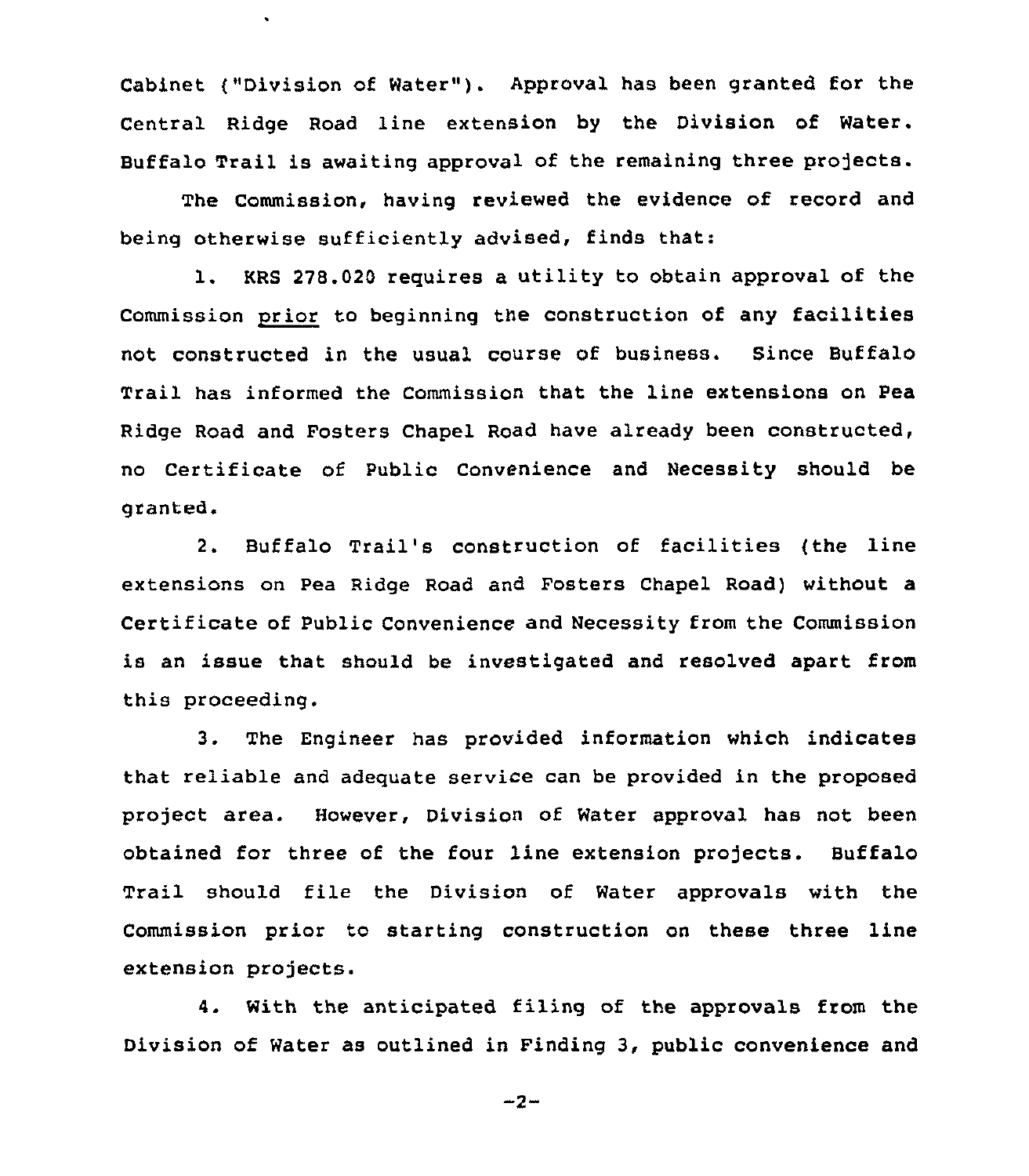necessity require that the construction proposed be performed and that a Certificate of Public Convenience and Necessity be granted.

5. The proposed construction consists of 19.6 miles of 4 inch diameter pipelines, and related appurtenances. After allowances are made for fees, contingencies, and other indirect costs, the total cost of this project is approximately \$290,062.

6. Buffalo Trail should monitor the adequacies of the expanded water distribution system after construction. If the level of service is inadequate or declining or the pressure to any customer is outside the requirements of 807 KAR 5:066, Section 5(1), Buffalo Trail should take immediate action to maintain the level of service in conformance with the regulations of the Commission.

7. Buffalo Trail should obtain approval from the Commission prior to performing any additional construction not expressly authorized by this Order.

8. Any deviation from the construction approved should be undertaken only with the prior approval of the Commission.

9. Buffalo Trail should furnish documentation of the total costs of this project including the cost of construction and all other capitalized costs (engineering, legal, administrative, etc.) within 60 days of the date that construction is substantially completed. Construction costs should be classified into appropriate plant accounts in accordance with the Uniform System of Accounts for Water Utilities prescribed by the Commission.

$$
-3 -
$$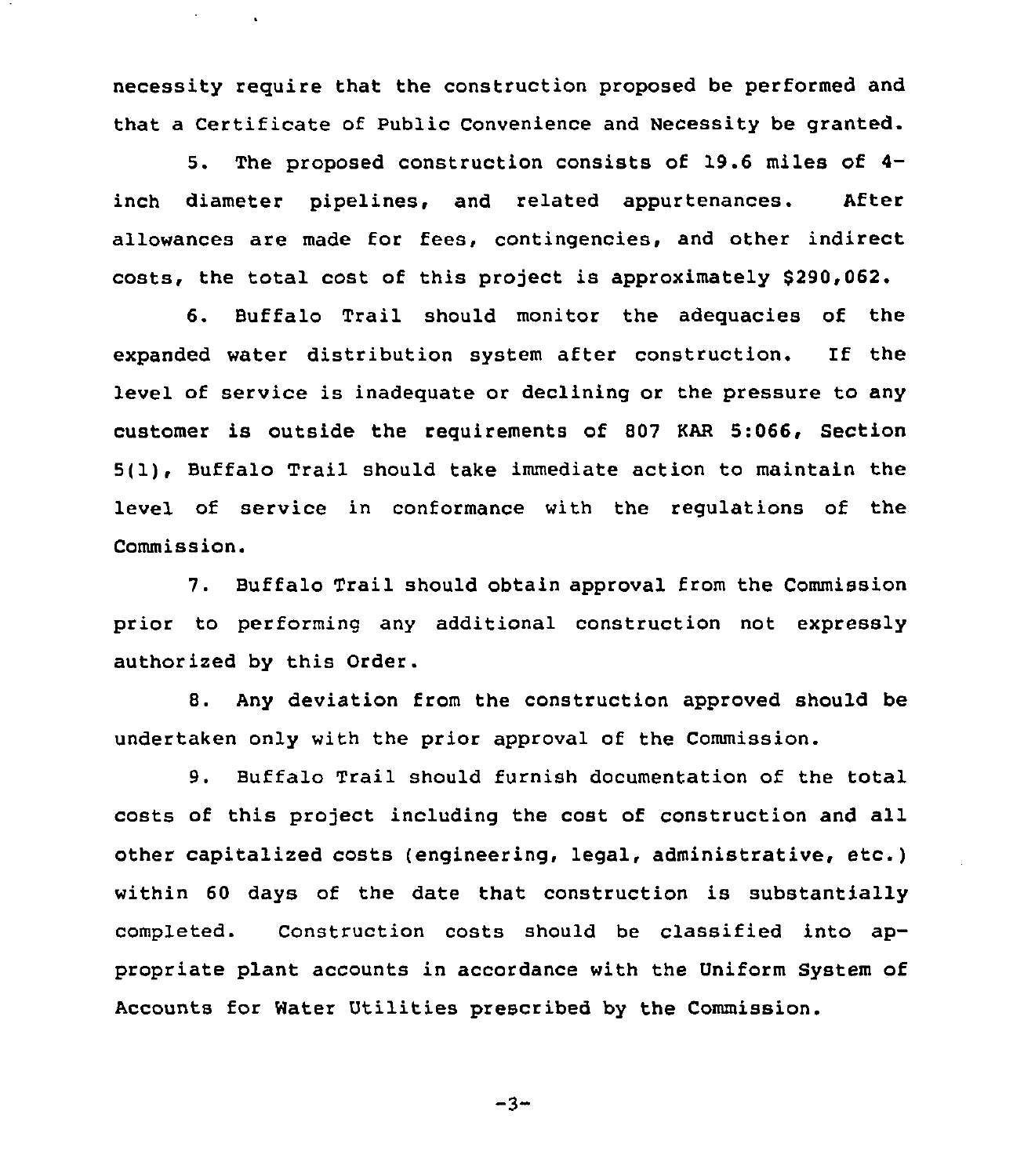10. Buffalo Trail should require construction to be inspected under the general supervision of a professional engineer with a Kentucky registration in civil or mechanical engineering, to ensure that the construction work is done in accordance with the contract drawings and specifications and in conformance with the best practices of the construction trades involved in the project.

11. Buffalo Trail should furnish, within 60 days of the date of substantial completion of this construction a copy of the "asbuilt" drawings and a signed statement of the Engineer that the construction has been satisfactorily completed in accordance with the contract plans and specifications.

IT IS THEREFORE ORDERED that:

 $\bullet$ 

1. Buffalo Trail be and it hereby is granted <sup>a</sup> Certificate of Public Convenience and Necessity to proceed with the proposed construction project as set forth in the drawings and specifications of record herein for Kentucky Highway 165, Kentontown Road, Central Ridge Road, and Louderback Lane, provided that Buffalo Trail files the information as outlined in Finding 3.

2. Buffalo Trail shall comply with requirements contained in Findings <sup>6</sup> through 11.

 $-4-$